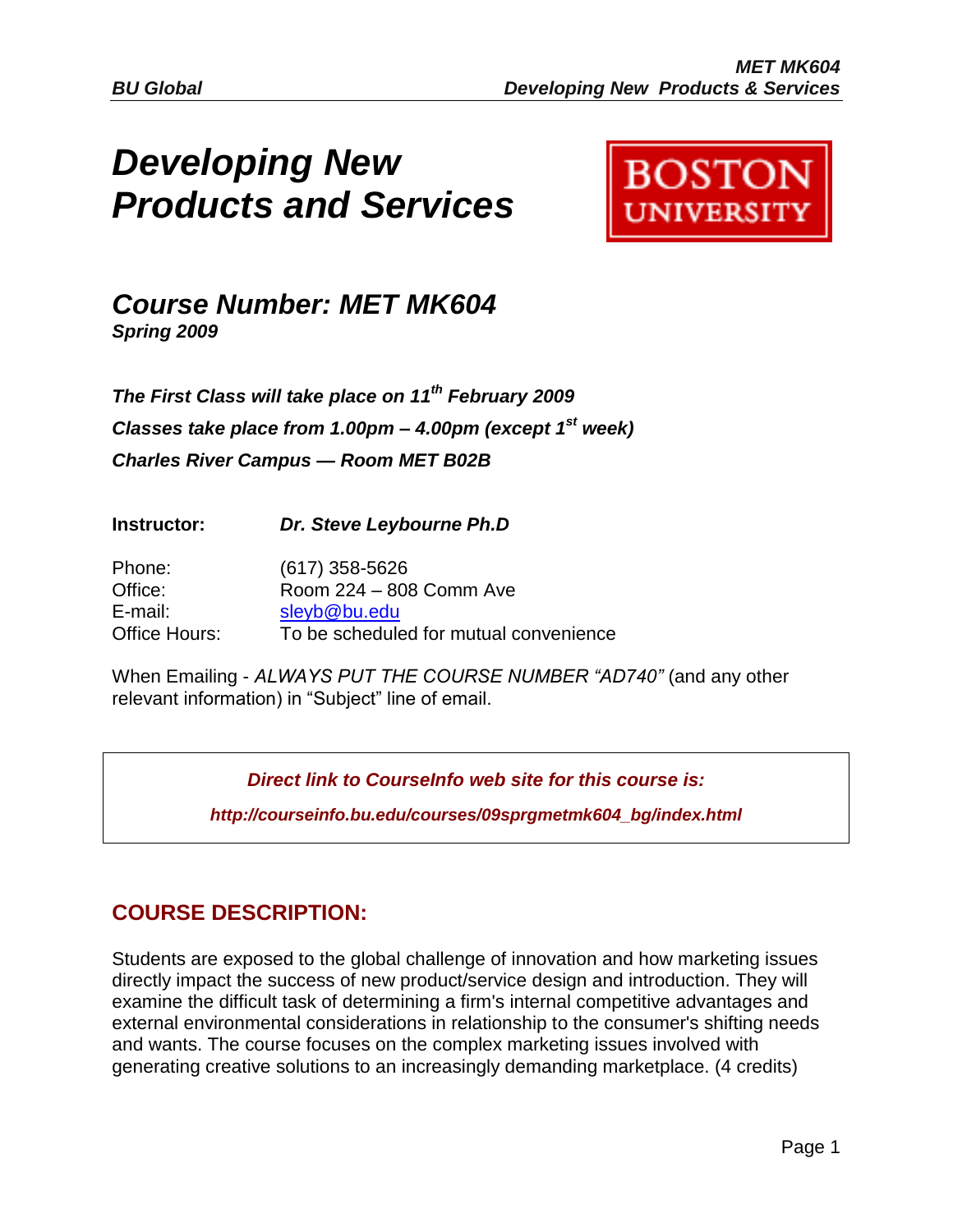### **SCHEDULE OF** *MK 604* **Spring '09 CLASSES AND ASSIGNMENT (as at 9 th March 2009)**

- Note: This schedule is mostly fixed at this time; however because teams will be formed after the first class, the team oral presentations and/or PowerPoint presentations that are often assigned to begin discussion of cases are not shown in this schedule. A later version of this schedule will include the oral presentations. Additionally the topics and due dates of the short individual written case paper assignments (a maximum of three will be assigned) may be changed.
- All students must take final examination on the *last day of class (20th March 2009),* unless permission has been given well in advance for extreme extenuating circumstances (e.g. severe illness). *Note: The exam component of this course may be divided into a 90 minute midterm halfway through the course covering the first half, and a 90 minute exam on the last day covering the second half. More information will be provided on this.*
- Team PowerPoint presentations when assigned should be 5 slides (including one title page with your team"s number, its members, the course number, and the article or case addressed). All students are responsible for being prepared for the class discussion of all materials assigned **even if your team is not presenting that particular day** and are accountable for knowing these materials on exams.
- Unless otherwise indicated, materials listed such as cases and readings are in the XanEdu CoursePack (you will be told when these are available and how to order online) and/or on our CourseInfo web site at: [http://courseinfo.bu.edu/courses/09sprgmetmk604\\_bg/index.html](http://courseinfo.bu.edu/courses/09sprgmetmk604_bg/index.html)
- The CourseInfo site also contains additional articles and materials you will assigned as well as items such as reviews of the course, questions to help you with the reading and preparation of cases.

## **REQUIRED TEXTBOOKS AND MATERIALS:**

- 1. Guy Kawasaki, G. (2000), Rules for Revolutionaries-The Capitalist Manifesto for Creating and Marketing New Products and Services, Harper Collins Publisher, ISBN: 0-88730-995-X (pbk.). You can buy this cheaply on amazon.com or half.com or other internet sources
- **2.** CoursePack of readings and case studies
- **3.** Other materials on CourseInfo site or to be distributed ("TBD") in advance of assignment.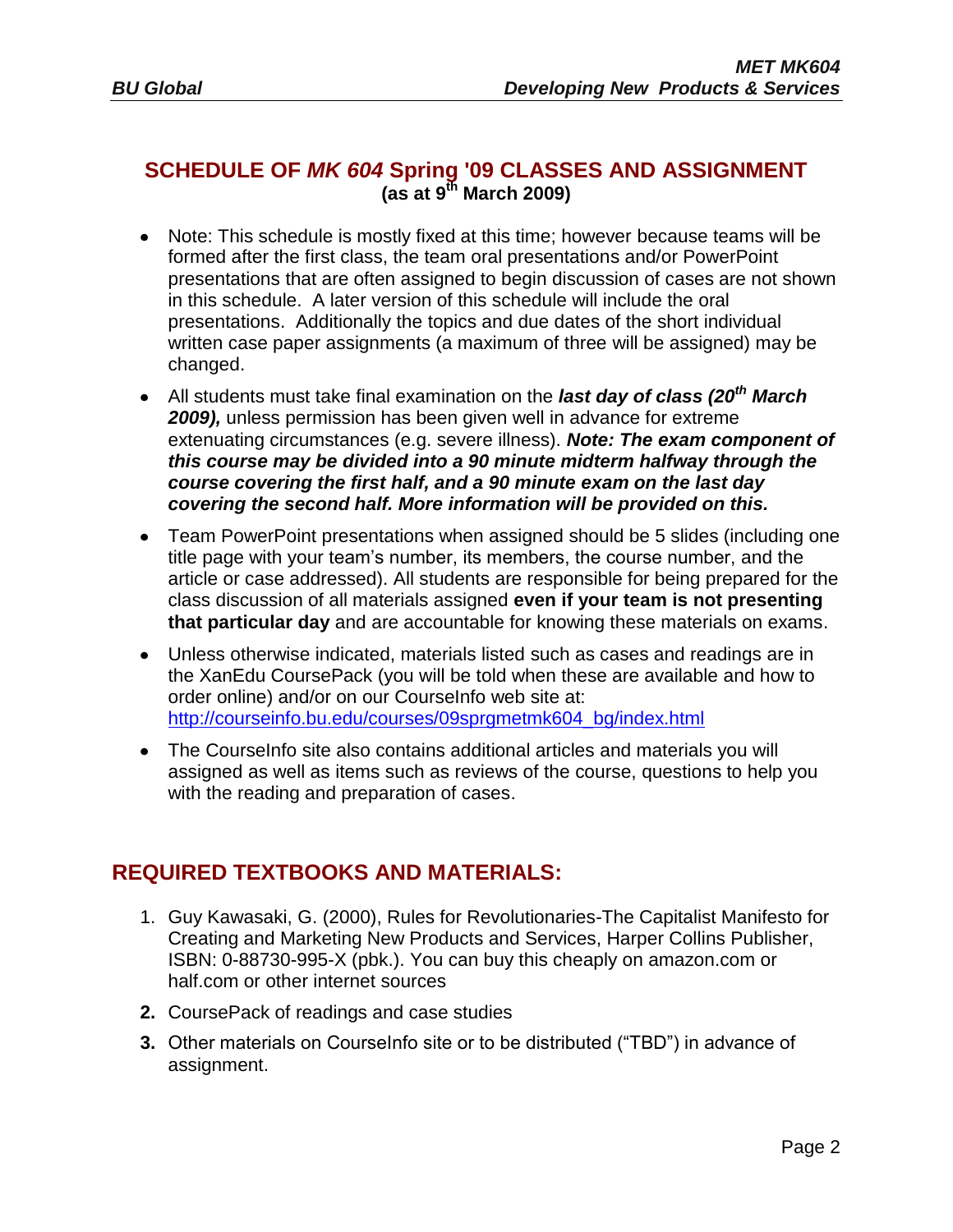## **ASSESSMENT**

There are three elements to the assessment of this module, as follows:

#### **Case Papers (30%)**

There will be a requirement to write short analyses of up to three Case Studies that we will consider during this course. These short case papers will be a maximum of two pages each, and will be "individual" pieces of work.

#### **Classroom Performance (30%)**

Marks will be awarded at my judgement for classroom participation, case study analysis contribution, attendance, preparedness, and the content, contribution and quality of group presentations.

#### **End of Course Test (40%)**

A test has been scheduled for the final class. It may however be decided that this element of assessment be met by **two** tests – one in "mid-term" and one in the last session. You will be notified in good time if this is the case.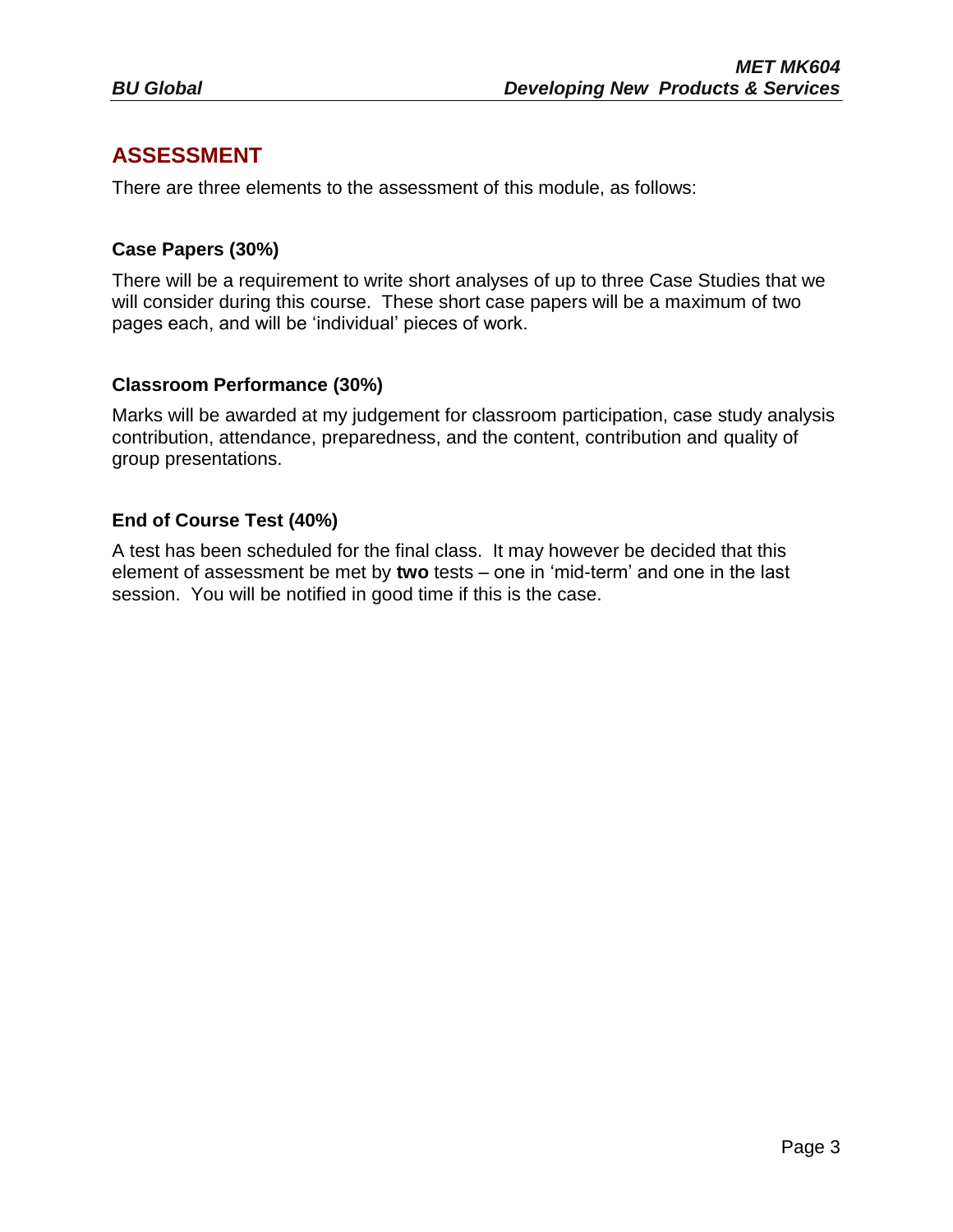## **SCHEDULE**

| <b>DATE</b><br><b>OF</b><br><b>CLASS</b> | <b>CLASS</b><br># | <b>TOPICS</b>                                                                                                                                                                                                                                                                                           | <b>ASSIGNMENTS:</b><br>Cases And Readings (Either From XanEdu CoursePack (CP), CourseInfo Web Site, Or<br>To Be Distributed In Class (TBD).<br>Reference to Chapters In Required Books.<br>Individual Or Group Assignments Due.<br>Special Classroom Activities.                                                                                                                                                                                                                                                                                                                                                                                                                                                                                                   |
|------------------------------------------|-------------------|---------------------------------------------------------------------------------------------------------------------------------------------------------------------------------------------------------------------------------------------------------------------------------------------------------|--------------------------------------------------------------------------------------------------------------------------------------------------------------------------------------------------------------------------------------------------------------------------------------------------------------------------------------------------------------------------------------------------------------------------------------------------------------------------------------------------------------------------------------------------------------------------------------------------------------------------------------------------------------------------------------------------------------------------------------------------------------------|
| 11 <sup>th</sup> Feb<br>2pm-<br>5pm      |                   | <b>INTRODUCTION TO COURSE</b><br>Discuss relationships between<br>strategy, entrepreneurship, and<br>new product/service development,<br>and underlying concepts of<br>segmentation, stakeholder<br>analysis, and business definition.<br>Customer driven innovation vs.<br>inventor driven innovation. | Watch and discuss video on Captivate Networks.<br>Organize and record student teams (for various assignments and presentations).<br>Note: Begin reading the Kawasaki book "Rules for Revolutionaries". You are<br>responsible for reading this entire book during the course as a counterpoint to the more<br>formal readings and cases. I will try to suggest in the schedule some of the Kawasaki<br>chapters most relevant to the discussions.                                                                                                                                                                                                                                                                                                                  |
| $13th$ Feb<br>2pm-<br>5pm                | 2                 | <b>First Half Of Course:</b><br><b>Understanding Innovation And</b><br><b>Its Implications For New Product</b><br><b>And Service Development And</b><br><b>Market/ Application Selection.</b>                                                                                                           | Schilling chapter 6 (includes mini case at beginning of chapter) (TBD) on "Defining the<br>Organization's Strategic Direction" and prepare to discuss mini case at the beginning of<br>chapter "Redefining Handspring - Are Smart Phones a Smart Move" (note: questions to<br>review for the min-case at the beginning are listed right after the mini case itself).                                                                                                                                                                                                                                                                                                                                                                                               |
|                                          |                   | CONCEPTS OF STRATEGY AS A<br><b>BASIS FOR GUIDING NEW</b><br>PRODUCT DEVELOPMENT:<br>Internal analysis and core<br>competencies, external analysis<br>and Porter's Forces, opportunity<br>analysis/ SWOT, and issues<br>involved in changing strategic                                                  | This chapter gives "strategic analysis" intellectual underpinning for new product<br>decisions and strategy. We will especially emphasize the concepts of:<br>1) Environmental, competitive, and opportunity analysis (e.g. is there a real market for<br>the proposed product or service) as embodied in the SWOT model and Porter's<br>concepts as another way of describing the status quo and the outlook for a potential<br>innovation. Implicit in this is the basic "marketing analysis" (we will get into its<br>components of segmentation and stakeholder analysis) is the task of trying to specify in<br>advance what market or submarket a product/ service is intended for, i.e. who will it be<br>sold to, especially who will it be sold to first. |
|                                          |                   | intent.<br>Using these in a real case.                                                                                                                                                                                                                                                                  | This basic marketing analysis will also be used throughout the course as a basis for<br>making decisions about a product and its development (.e.g. whether to do it, and if so,<br>how, and what features it should have, what price it should be sold at, how it should be<br>sold such as direct or through distributors, and various other decisions related to<br>successful commercialization);                                                                                                                                                                                                                                                                                                                                                              |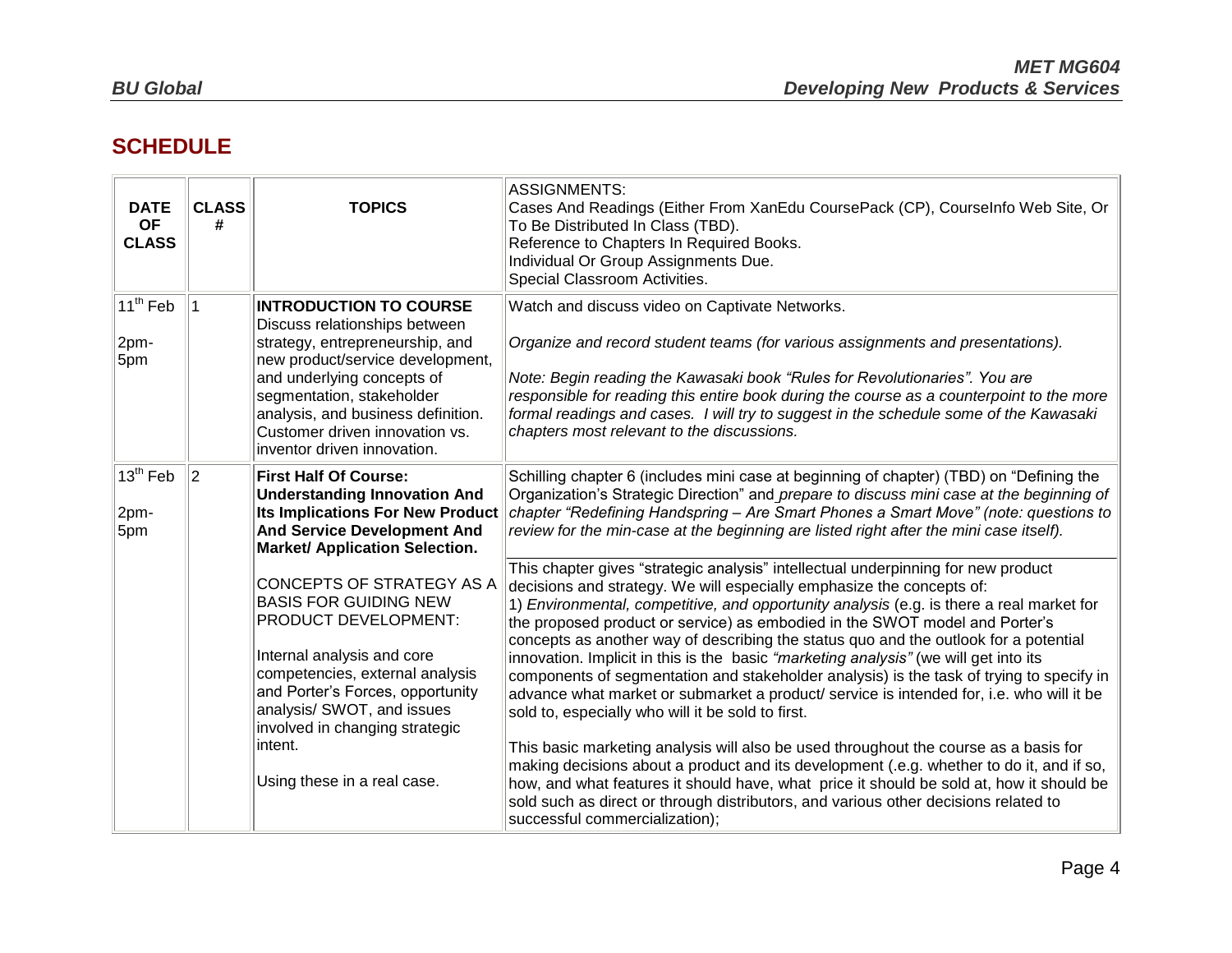|            |   |                                                                                                                                                              | 2) Core competencies analysis" or what an organization does well as one way of<br>describing the status quo (see below); of "and how far a proposed new product initiative<br>or innovation would require a company to "stretch" from this. We will use this<br>assessment of "stretch" (with its implications of risk and cost attached to an initiative) as<br>a starting point in analysis of new product development decisions.<br>3) understanding the current "strategic intent" or "business definition" of an<br>organization; |
|------------|---|--------------------------------------------------------------------------------------------------------------------------------------------------------------|----------------------------------------------------------------------------------------------------------------------------------------------------------------------------------------------------------------------------------------------------------------------------------------------------------------------------------------------------------------------------------------------------------------------------------------------------------------------------------------------------------------------------------------|
|            |   |                                                                                                                                                              | 4) Understanding the implications of a proposed new product or service: a) would it be a<br>change in strategic intent, or require different core competencies, b) is the opportunity<br>compelling enough despite these drawbacks, and c) if so, what are the competencies<br>that need to be added to the organization, and if this is not feasible, what are the<br>strategic alternatives?                                                                                                                                         |
|            |   |                                                                                                                                                              | <b>Advent case</b> . (TBD). Read this case carefully and prepare to discuss in class.                                                                                                                                                                                                                                                                                                                                                                                                                                                  |
|            |   |                                                                                                                                                              | Reminder: questions for most but not all cases are in sub-folder on the Courselnfo web<br>site. You will need to consult these questions both in preparing for classroom<br>discussions and in writing assigned papers on cases.                                                                                                                                                                                                                                                                                                       |
| $18th$ Feb | 3 | <b>DIFFERENT TYPES OF</b><br><b>INNOVATION AND THEIR</b><br><b>RELATION TO INDUSTRY</b><br><b>STRUCTURE AND CORPORATE</b><br><b>CULTURES.</b>                | "Value Networks and the Impetus to Change" (TBD) and "Disruptive Technologies:<br>Catching the Wave" (TBD) both by Christensen. These readings are fundamental to the<br>course and necessary to understand the issues in the Hewlett- Packard case (see<br>below).                                                                                                                                                                                                                                                                    |
|            |   |                                                                                                                                                              | Kawasaki: ch 1, 2, 3 (you should be reading away on this book).                                                                                                                                                                                                                                                                                                                                                                                                                                                                        |
|            |   | Sustaining vs. disruptive<br>innovations.<br>Concept of "Value networks" or                                                                                  | Short article" Why Good Products Fail" (on CourseInfo web site)                                                                                                                                                                                                                                                                                                                                                                                                                                                                        |
|            |   | financial cultures and why<br>established organizations find it<br>difficult to deal with disruptive<br>technologies.<br>Introduction to the task of finding | Review as needed - if you have problems understanding concepts in the readings like<br>disruptive technologies- relevant parts of SLIDES ON DISRUPTIVE TECHNOLOGIES<br>& CROSSING THE CHASM or REVIEW OF TOPICS IN COURSE that I have put on<br>the CourseInfo site.                                                                                                                                                                                                                                                                   |
|            |   | the right applications and markets.                                                                                                                          | "Hewlett-Packard: The Flight of the Kittyhawk" case (CP or Courselnfo)<br>Assignment: Please write 750 words (500 words minimum, 1000 words<br>maximum!) Individual paper on the case ("Written Analysis of Case") and turn it<br>in at the beginning of class. Per syllabus the paper should be tightly organized,                                                                                                                                                                                                                    |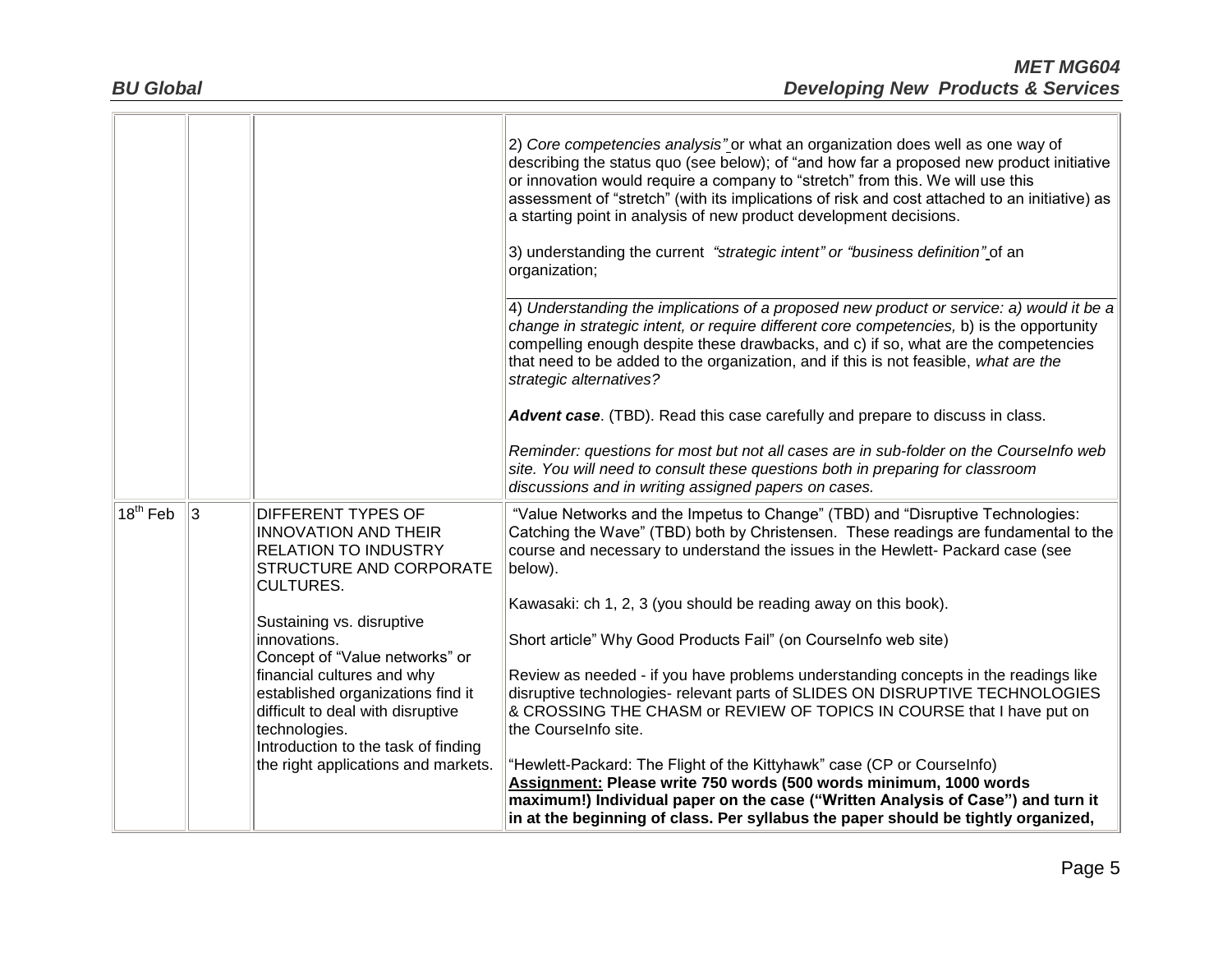|                       |   |                                                                                                                                                                                                                     | spell- checked, broken into sections with headings, etc. (see the material<br>"Guidelines For Short Business Case Analysis Papers" on Courselnfo to help<br>you with this).<br>Be sure to briefly summarize the background situation and what the case is about, and<br>then address the specific questions you have been given for this case (see CourseInfo),<br>being sure to make appropriate reference both to the case and relevant concepts from<br>the course (including the books, articles, assigned materials on CourseInfo videos,<br>speakers and prior class discussions). Remember that not all the questions deserve the<br>same number of words, and that specific and actionable recommendations are an                                                                                                                                                                                                                                                           |
|-----------------------|---|---------------------------------------------------------------------------------------------------------------------------------------------------------------------------------------------------------------------|-------------------------------------------------------------------------------------------------------------------------------------------------------------------------------------------------------------------------------------------------------------------------------------------------------------------------------------------------------------------------------------------------------------------------------------------------------------------------------------------------------------------------------------------------------------------------------------------------------------------------------------------------------------------------------------------------------------------------------------------------------------------------------------------------------------------------------------------------------------------------------------------------------------------------------------------------------------------------------------|
|                       |   |                                                                                                                                                                                                                     | important part of your paper. We expect you to be "opinionated" and then to support<br>your opinions with reasons and facts.                                                                                                                                                                                                                                                                                                                                                                                                                                                                                                                                                                                                                                                                                                                                                                                                                                                        |
| $ 20^{\text{th}}$ Feb | 4 | CONCEPTUAL APPROACHES<br>TO COST EFFICIENTLY<br><b>CHOOSING INITIAL MARKETS</b><br>AND APPLICATIONS:<br>"CROSSING THE CHASM",<br>SEGMENTATION, AND<br>STAKEHOLDER ANALYSIS.                                         | Adams, ch. 2: "You Don't Know Your Customer as Well As You Think You Do.".<br>Adams, ch 3 - "Don't Wait to Ship a Killer Product - Get to Market Fast"<br>What are the key takeaway points?<br>Crossing The Chasm and Beyond (CourseInfo site), a condensation of Geoffrey A.<br>Moore's pioneering redefinition of the traditional product life cycle. Focus on the criteria<br>he shows for finding the best early applications.<br>Moore's 2000 Speech on the Chasm's Edge (brief article on Courselnfo web site.<br>What are the major ideas in the two Moore articles?<br>Color Kinetics case (CP).<br>In 1999, what are the major possible market segments to pursue, and which one or two<br>do you recommend they focus on - i.e. give the highest priority in their sales and<br>engineering efforts, and why?. Don't make the mistake of "focusing" on everything. That<br>is not focusing Be opinionated.<br>See Color Kinetics 20 minute video (if available) in class. |
| 23 <sup>rd</sup> Feb  | 5 | UNDERSTANDING THE<br><b>CHANGING BASIS OF</b><br>COMPETITION.<br>Putting Innovation in Context:<br><b>Understanding Evolving Market</b><br>Needs (i.e. Customer Desires) and<br>the "Shifting Basis of Competition" | Module II: Finding New Markets for New and Disruptive Technologies (CP) – This<br>reading covers the shifting basis of competition (important to the Eli Lilly case), and also<br>includes other topics which will be relevant to future cases.<br>What are the most important concepts, wisdoms and takeaway points from this?<br>Adams, ch. 9: "Big Companies Need to Act More Like Startups."<br>What are the most important concepts, wisdoms and takeaway points from these two<br>chapters?                                                                                                                                                                                                                                                                                                                                                                                                                                                                                   |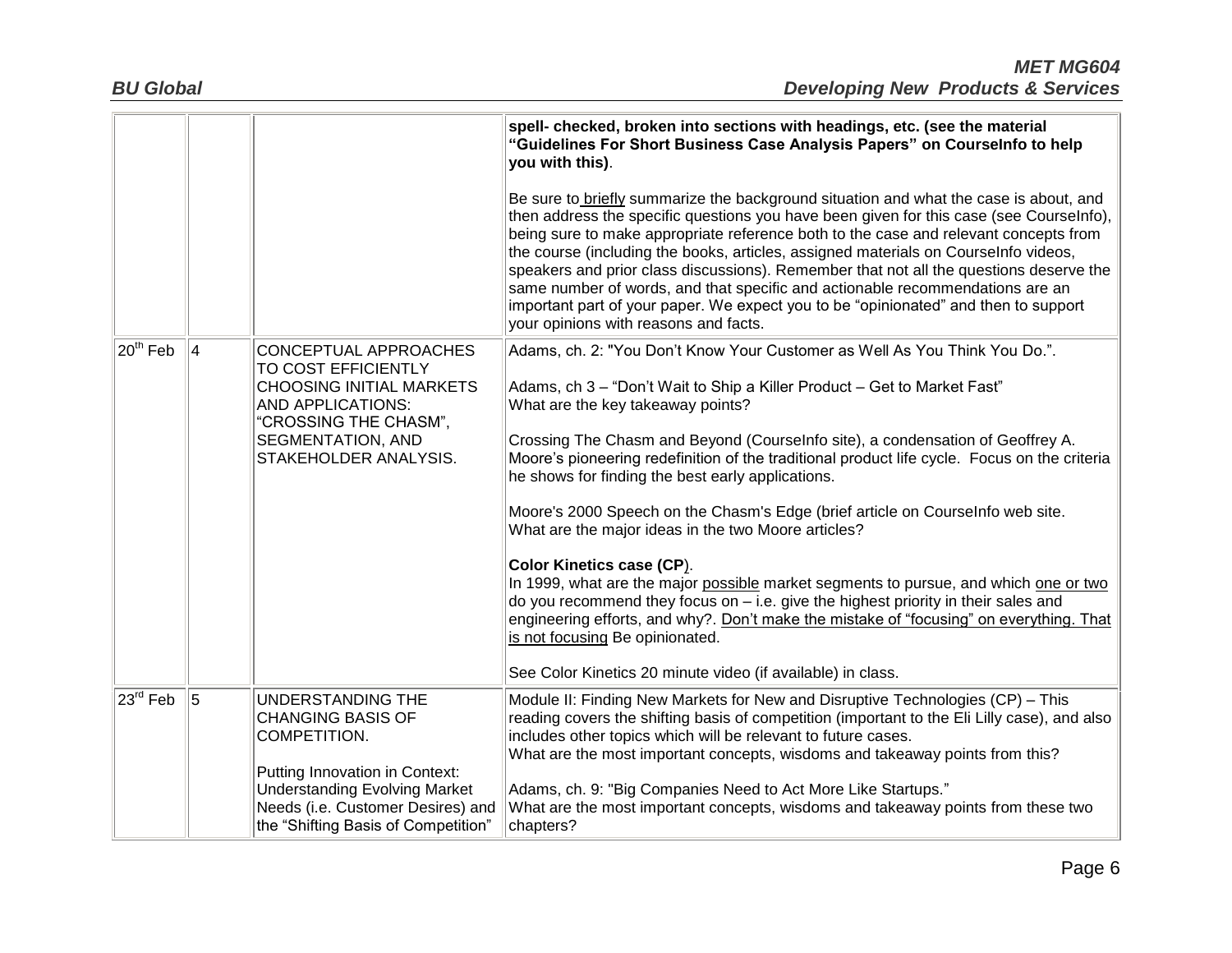|                       |                | When Deciding Which Products/<br>Features To Focus On.<br>Understanding the concept of<br>"technological overshoot"<br>Which existing customers to listen<br>to? Who else to listen to?<br>Pro's and Cons of "Lead User<br>Approaches"<br>Organizational structure, goals,<br>reward systems, and their impact<br>on product/ market decisions.                       | Eli Lilly and Co. Case - Innovation in Diabetes Care (CP). What went wrong, why, and<br>what they should do in future. Think about how Eli Lilly should have acted as a<br>company if they had read chapters 2 and 9 in Adams.<br>Big lesson: properly validate the basis of competition rather than assuming what is<br>important for customers!<br>Read Articles On Pfizer's Recent Diabetes Flop posted on website. What do you think is<br>wrong with these big pharmaceutical geniuses? Why do they screw up like this?                                                                                                                                                                                                                                                                                                         |
|-----------------------|----------------|-----------------------------------------------------------------------------------------------------------------------------------------------------------------------------------------------------------------------------------------------------------------------------------------------------------------------------------------------------------------------|--------------------------------------------------------------------------------------------------------------------------------------------------------------------------------------------------------------------------------------------------------------------------------------------------------------------------------------------------------------------------------------------------------------------------------------------------------------------------------------------------------------------------------------------------------------------------------------------------------------------------------------------------------------------------------------------------------------------------------------------------------------------------------------------------------------------------------------|
| $25^{\text{th}}$ Feb  | 6              | KNOWING WHAT YOU DON'T<br>KNOW - FURTHER METHODS<br><b>FOR ASSESSING</b><br>OPPORTUNITIES FOR NEW<br>PRODUCTS IN NEW MARKETS.<br>Incubation and Discovery Driven<br>Planning.<br>Using Reverse Income Statements<br>To Test Assumptions.                                                                                                                              | Kawasaki, ch. 4,5, 6<br>Read "Discovering What Has Been Discovered: What Job Was Your Product Hired to<br>Do" (in CP).<br>Read "Discovery Driven Planning" (in CP)<br>Du Pont Kevlar Aramid Industrial Fiber case (CP). Be sure to use the above concepts in<br>your thinking about this case. What is the organizational background (what journalists<br>these days call the "back story" of this case, what made Du Pont so anxious to do this,<br>your analysis of the wisdom of building the new factory (based on the use of reverse<br>assumption analysis (DO THE MATH), and your own reactions and recommendations.<br>POSSIBLE 90 MINUTE MID TERM EXAM                                                                                                                                                                      |
| $ 27^{\text{th}}$ Feb | $\overline{7}$ | <b>Second Half Of Course: Tools</b><br>and Approaches to Improve New<br><b>Product And Service</b><br>Development.<br><b>CHOOSING THE APPROPRIATE</b><br><b>TYPES AND STYLE OF MARKET</b><br><b>RESEARCH</b><br>The "search" part of Market<br>Re(search).<br>How well is the target market and<br>application known in advance?<br>or are we trying to make sure the | Marketware "Case" Materials and Questions (on Courselnfo web site),<br>What is the background of this "case", the "market research" methods that were used,<br>and your reactions to the strengths and weaknesses of this approach?<br>MarketSoft case (CP),<br>What is the background of this "case", the "market research" methods that were used,<br>and your reactions to the strengths and weaknesses of this approach?<br>We will discuss and compare the elaborate market research approach of Language<br>Processing (LP) or "KJ" as it is called in Japan that was used, the informal market<br>research approach that was used, how the circumstances differed, and the pro's and<br>cons of this approach.<br>Are we trying to find a good market We will see special videos on the MarketSoft and Marketware approaches. |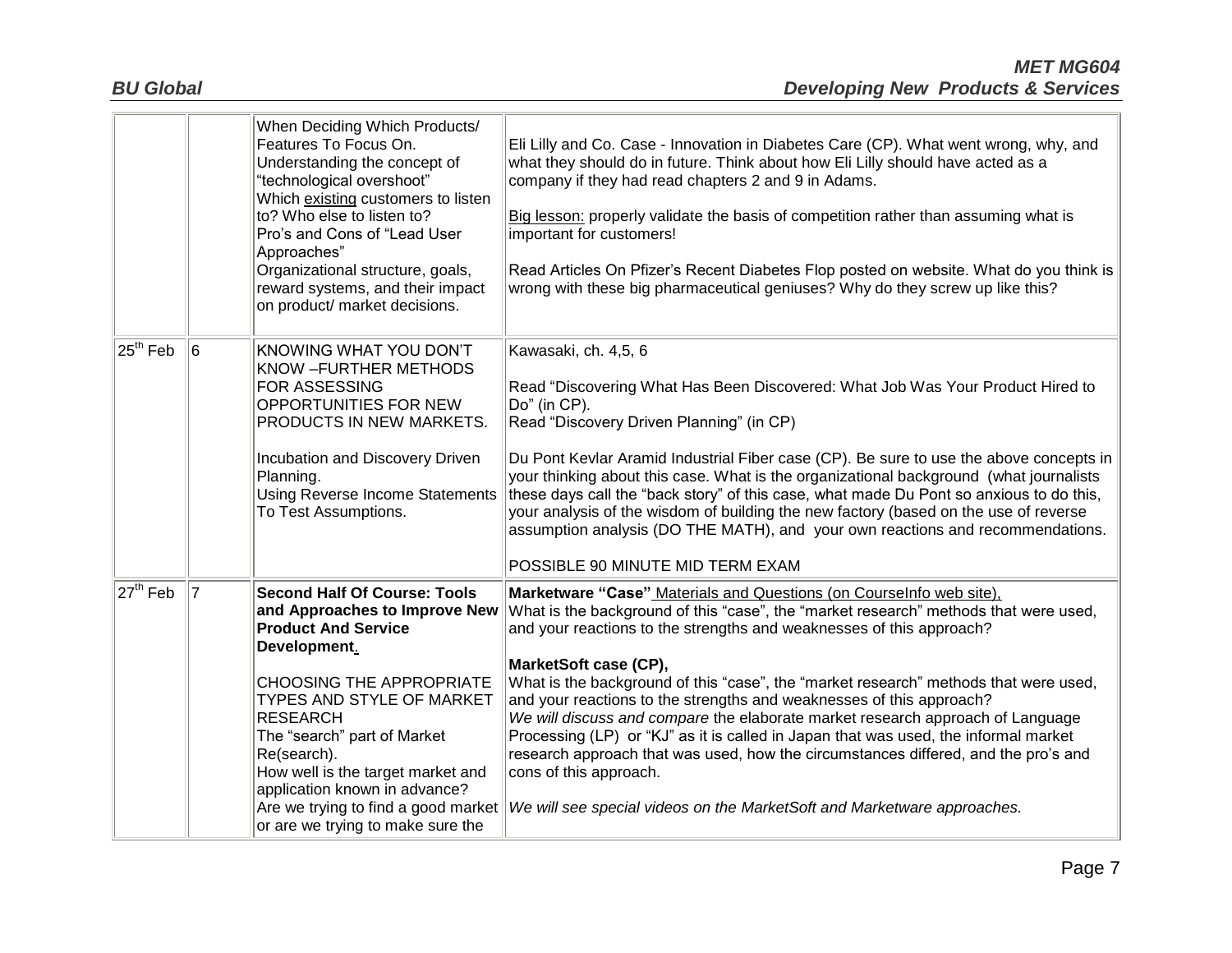|                     |                | product is optimized for an existing<br>market?<br>How much money is at stake?                                                                                                                                                                                                                                                                                                                                                                         |                                                                                                                                                                                                                                                                                                                                                                                                                                                                                                                                                                                                                                                                                                                                                                                                                                                        |
|---------------------|----------------|--------------------------------------------------------------------------------------------------------------------------------------------------------------------------------------------------------------------------------------------------------------------------------------------------------------------------------------------------------------------------------------------------------------------------------------------------------|--------------------------------------------------------------------------------------------------------------------------------------------------------------------------------------------------------------------------------------------------------------------------------------------------------------------------------------------------------------------------------------------------------------------------------------------------------------------------------------------------------------------------------------------------------------------------------------------------------------------------------------------------------------------------------------------------------------------------------------------------------------------------------------------------------------------------------------------------------|
| $2^{nd}$ Mar        | $\overline{8}$ | "BUSINESS DEVELOPMENT"<br><b>APPROACHES: USING</b><br>ALLIANCES PARTNERSHIPS,<br>AND DISTRIBUTION<br>ARRANGEMENTS TO CREATE<br><b>VALUE IN A</b><br>PRODUCT/SERVICE, AND TO<br><b>GO BEYOND CORE</b><br>COMPETENCIES.<br>STRATEGIC EVOLUTION OF<br><b>COMPANY BUSINESS MODELS</b><br>AND PRODUCT/ SERVICE<br>OFFERINGS.                                                                                                                                | Charles Schwab Case (1999) (in CP). See questions on Courselnfo. Note that this<br>case which covers over thirty years of this company's history contains several topics<br>relevant to this course. It begins in the Schwab company's early days where it creates a<br>service based on the opportunity created by a major disruption produced by a<br>regulatory change; then discusses how the business definition and focus evolved in<br>response to changes in the external environment of the business, and then discusses<br>what it should have done in 1999 in response to the internet. Assignment: 750 word<br>(500 words minimum, 1000 words maximum) individual paper ("Written Analysis<br>of Case).<br>We will see a short downloaded video of Charles Schwab.- and possibly other<br>examples such as Calyx and Corolla and/or Keurig |
| $4^{\text{th}}$ Mar | 9              | <b>CONSUMER MARKETING</b><br>CONCEPTS AND HOW THEY<br><b>IMPACT THE CREATION.</b><br><b>INTRODUCTION AND</b><br>POSITIONING OF<br><b>INNOVATIONS, INCLUDING</b><br><b>INDUSTRIAL AND</b><br>TECHNOLOGICAL PRODUCTS.<br>"Packaging", and Fashion<br>"Branding" Concepts-<br><b>Understanding What Products</b><br>Mean to Customers. "What Job<br>Was Your Product Hired to Do"<br>Ethnographic Ways of<br>Understanding the "Voice of the<br>Customer" | Adams, chapter 8, "Nobody Else Can Sell Your Product for You" - Do you agree or<br>disagree with his conclusions? Are there exceptions?<br>"Akio Morita: Sony" (from New Ideas from Dead CEO's). TBD.<br>What were the key experiences that Morita had that led to the key learning's and<br>concepts he developed around products (and business and life as well). This is a deep<br>article, reflecting a very wise man. Please relate his learning's to the key concepts in<br>this course.<br>"Hyundai Uses Touch the Market To Create Clarity in Product Concepts" - see<br>questions on CourseInfo site.                                                                                                                                                                                                                                         |
| $6th$ Mar           | 10             | <b>CONSUMER MARKETING</b><br>CONCEPTS - continued.<br>"Reframing" As an Innovation<br>Strategy.                                                                                                                                                                                                                                                                                                                                                        | NTT DoCoMo Case (in CoursePack) What did DoCoMo accomplish and how did they<br>do this? What are the strengths and limitations of what they did and when is it relevant,<br>when not relevant? Use the internet to check on the current situation of DoCoMo and<br>how its history has affected thinking in Japan about innovation and how to successfully                                                                                                                                                                                                                                                                                                                                                                                                                                                                                             |